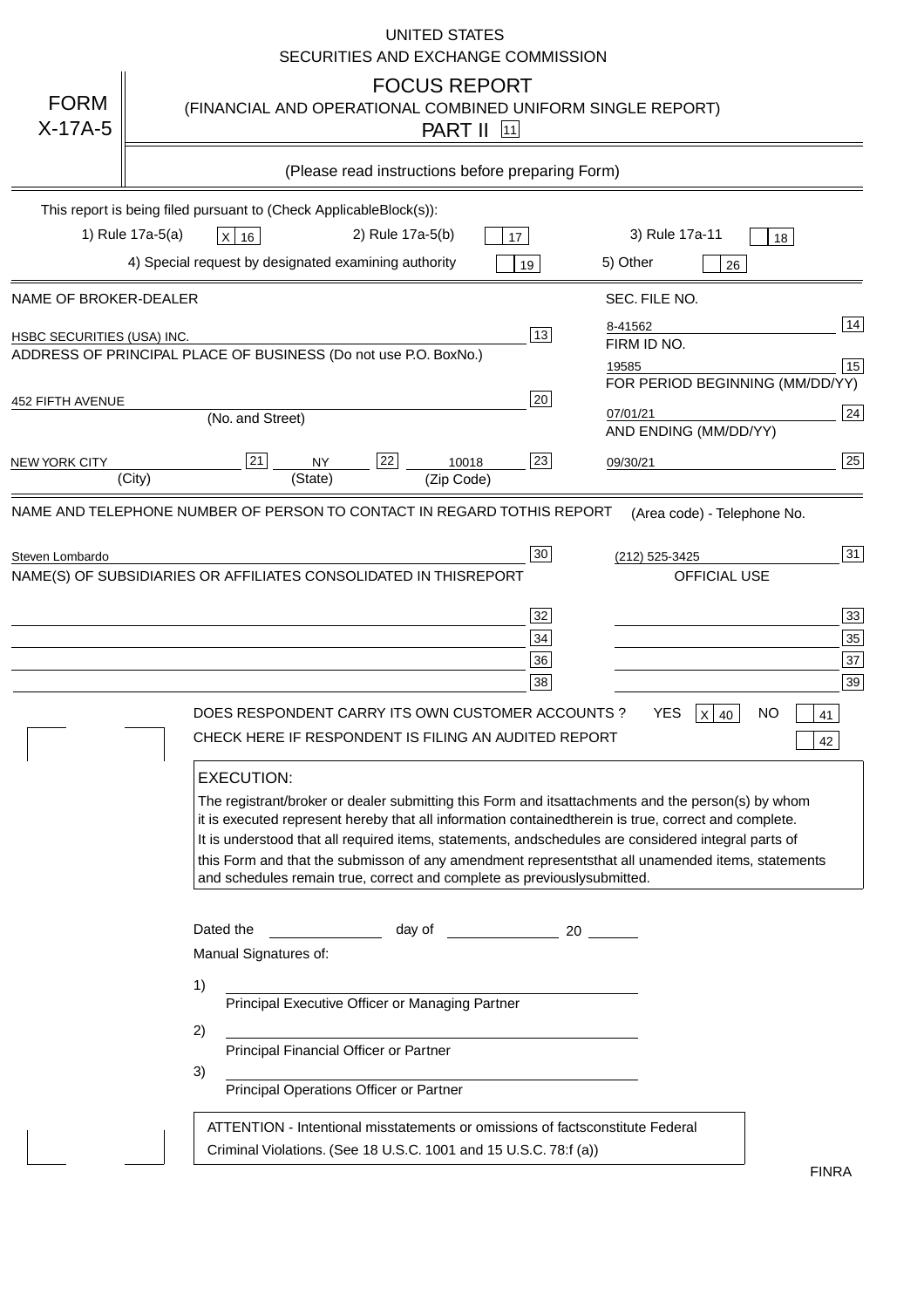BROKER OR DEALER

HSBC SECURITIES (USA) INC.

09/30/21

as of

# STATEMENT OF SEGREGATION REQUIREMENTS AND FUNDS IN SEGREGATION FOR CUSTOMERS TRADING ON U.S. COMMODITY EXCHANGES

| SEGREGATION REQUIREMENTS (Section 4d(2) of the CEAct)                                          |              |                    |        |
|------------------------------------------------------------------------------------------------|--------------|--------------------|--------|
| 1. Net ledger balance                                                                          |              |                    |        |
| A. Cash                                                                                        | \$           | 2,623,699,244 7010 |        |
| B. Securities (at market)                                                                      |              | 869,157,053 7020   |        |
| 2. Net unrealized profit (loss) in open futures contracts<br>traded on a contract market       |              | (586,613,328) 7030 |        |
| 3. Exchange traded options                                                                     |              |                    |        |
| A. Add market value of open option contracts purchased on a<br>contract market                 |              | 548,544,852 7032   |        |
| B. Deduct market value of open option contracts granted (sold)<br>on a contract market         |              | 210,507,583) 7033  |        |
| 4. Net equity (deficit) (add lines 1, 2, and 3)                                                |              | 3,244,280,238 7040 |        |
| 5. Accounts liquidating to a deficit and accounts with debit<br>balances                       |              |                    |        |
| - gross amount<br>98,870                                                                       | 7045         |                    |        |
|                                                                                                |              |                    |        |
| Less: amount offset by customer owned securities                                               | 98,870) 7047 | 0.7050             |        |
| 6. Amount required to be segregated (add lines 4 and 5)                                        |              | 3,244,280,238      | 7060   |
|                                                                                                |              |                    |        |
| FUNDS IN SEGREGATED ACCOUNTS                                                                   |              |                    |        |
| 7. Deposited in segregated funds bank accounts                                                 |              |                    |        |
| A. Cash                                                                                        |              | 7,628,621          | 7070   |
| B. Securities representing investments of customers' funds<br>(at market)                      |              | $\Omega$           | 7080   |
| C. Securities held for particular customers or option customers<br>in lieu of cash (at market) |              | 172,733,364        | 7090   |
| 8. Margins on deposit with derivatives clearing organizations<br>of contract markets           |              |                    |        |
| A. Cash                                                                                        | \$           | 2,226,910,093 7100 |        |
| B. Securities representing investments of customers' funds<br>(at market)                      |              | $\Omega$           | $7110$ |
| C. Securities held for particular customers or option customers<br>in lieu of cash (at market) |              | 669,995,061        | 7120   |
| 9. Net settlement from (to) derivatives clearing organizations<br>of contract markets          |              | (85, 834, 128)     | 7130   |
| 10. Exchange traded options                                                                    |              |                    |        |
| A. Value of open long option contracts                                                         |              | 548,544,852 7132   |        |
| B. Value of open short option contracts                                                        |              | 210,507,583 7133   |        |
| 11. Net equities with other FCMs                                                               |              |                    |        |
| A. Net liquidating equity                                                                      |              | $(18, 421)$ 7140   |        |
| B. Securities representing investments of customers' funds<br>(at market)                      |              |                    | 7160   |
| C. Securities held for particular customers or option customers<br>in lieu of cash (at market) |              | 24,730,469 7170    |        |
| 12. Segregated funds on hand (describe:                                                        |              | 1,698,160 7150     |        |
| 13. Total amount in segregation (add lines 7 through 12)                                       |              | 3,355,880,488 7180 |        |
| 14. Excess (deficiency) funds in segregation (subtract line 6 from line 13)                    | \$           | 111,600,250 7190   |        |
| 15. Management Target Amount for Excess funds in segregation                                   | \$           | 101,000,000 7194   |        |
| 16. Excess (deficiency) funds in segregation over (under) Management Target Amount Excess      | \$           | 10,600,250 7198    |        |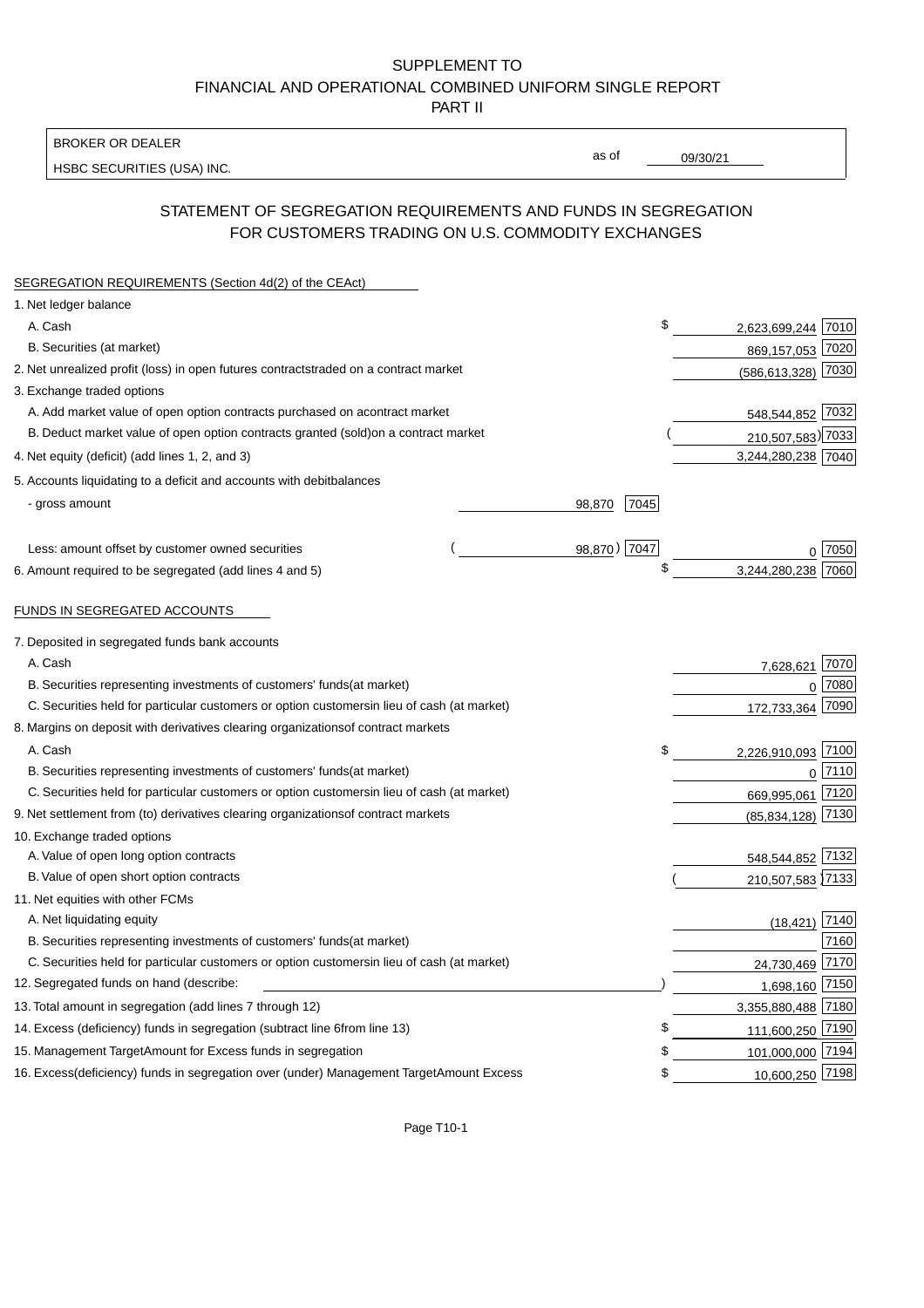PART II

|                                                   | 1 AB 11 |      |             |                                                                                                                      |
|---------------------------------------------------|---------|------|-------------|----------------------------------------------------------------------------------------------------------------------|
|                                                   |         |      |             |                                                                                                                      |
|                                                   |         |      |             |                                                                                                                      |
|                                                   |         |      |             |                                                                                                                      |
| 1. Amount required to be segregated in accordance |         |      |             | 7200                                                                                                                 |
|                                                   |         |      |             |                                                                                                                      |
|                                                   |         |      |             |                                                                                                                      |
|                                                   | \$      | 7210 |             |                                                                                                                      |
|                                                   |         | 7220 |             |                                                                                                                      |
|                                                   |         |      |             | 7230                                                                                                                 |
|                                                   |         |      |             |                                                                                                                      |
|                                                   |         |      |             | 7240                                                                                                                 |
|                                                   |         |      | as of<br>\$ | 09/30/21<br>STATEMENT OF SEGREGATION REQUIREMENTS AND FUNDS IN SEGREGATION<br>FOR CUSTOMERS' DEALER OPTIONS ACCOUNTS |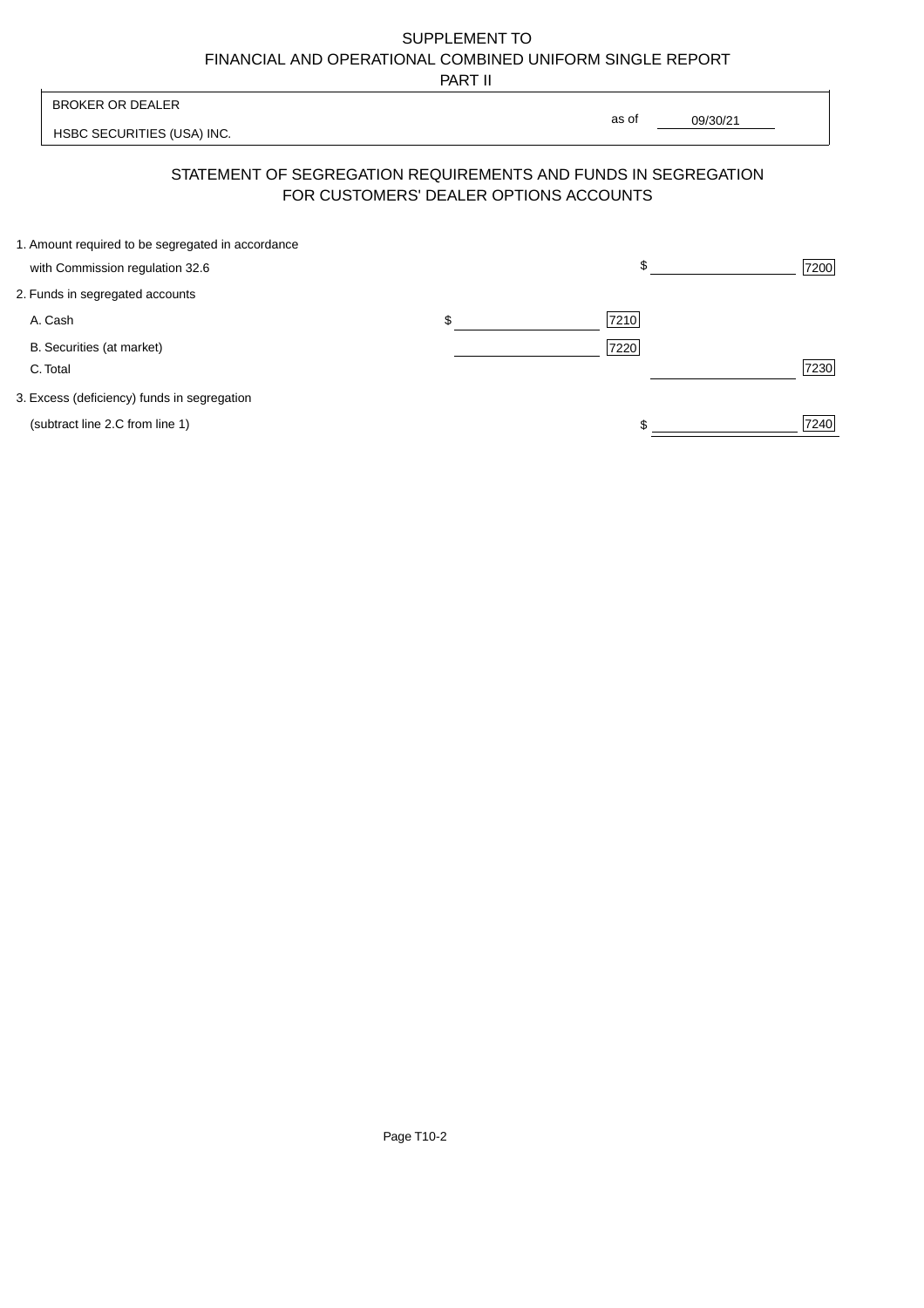PART II

HSBC SECURITIES (USA) INC. The state of the second second second second second second second second second second second second second second second second second second second second second second second second second sec BROKER OR DEALER

as of

### STATEMENT OF SECURED AMOUNTS AND FUNDS HELD IN SEPARATE ACCOUNTS PURSUANT TO COMMISSION REGULATION 30.7

#### FOREIGN FUTURES AND FOREIGN OPTIONS SECURED AMOUNTS

| Amount required to be set aside pursuant to law, rule or<br>regulation of a foreign government<br>or a rule of a self-regulatory organization authorized<br>thereunder                       | \$<br>O.                        | 7305         |
|----------------------------------------------------------------------------------------------------------------------------------------------------------------------------------------------|---------------------------------|--------------|
| 1. Net ledger balance - Foreign Futures and Foreign Option Trading - All Customers<br>A. Cash<br><b>B.</b> Securities<br>(at market)                                                         | \$<br>153,367,590<br>13,399,276 | 7315<br>7317 |
| 2. Net unrealized profit (loss) in open futures contracts traded on a foreign<br>board of trade                                                                                              | (46, 567, 767)                  | 7325         |
| 3. Exchange traded options<br>A. Market value of open option contracts purchased on a foreign board of trade<br>B. Market value of open contracts granted (sold) on a foreign board of trade | 0<br><sup>0</sup>               | 7335<br>7337 |
| 4. Net equity (deficit) (add lines 1.2. and 3.)                                                                                                                                              | \$<br>120,199,099               | 7345         |
| 5. Accounts liquidating to a deficit and accounts with<br>\$.<br>7351<br>debit balances - gross<br>amount<br>385,279<br>384,363) 7352<br>Less: amount offset by customer owned securities    | 916                             | 7354         |
| 6. Amount required to be set aside as the secured amount - Net Liquidating<br>Equity Method (add lines 4 and 5)                                                                              | \$<br>120,200,015               | 7355         |
| 7. Greater of amount required to be set aside pursuant to foreign jurisdiction (above) or<br>line 6.                                                                                         | \$<br>120,200,015               | 7360         |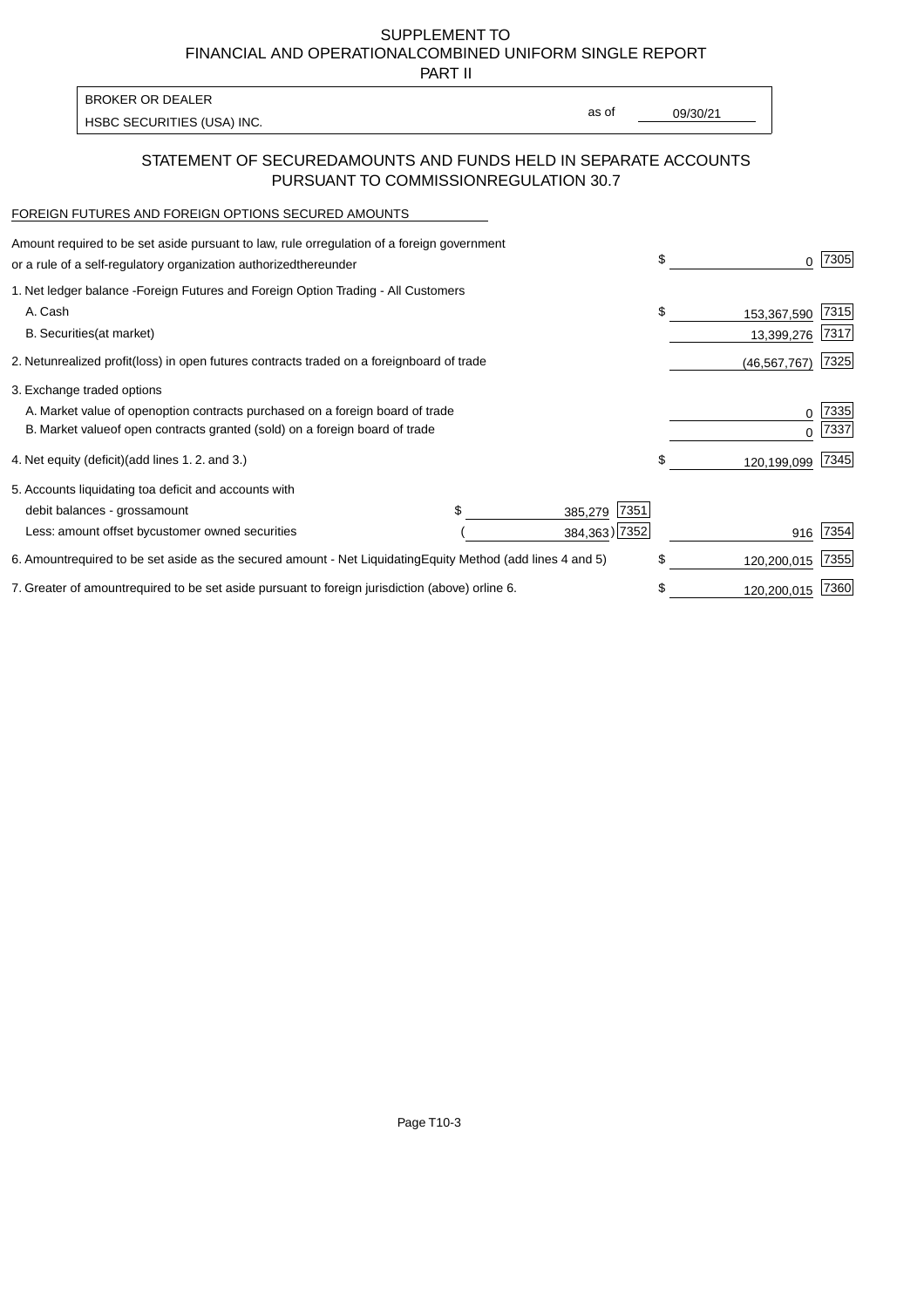PART II

| as of<br>09/30/21<br>HSBC SECURITIES (USA) INC.<br>STATEMENT OF SECURED AMOUNTS AND FUNDS HELD IN SEPARATE<br><b>ACCOUNTS</b><br>PURSUANT TO COMMISSION REGULATION 30.7<br>FUNDS DEPOSITED IN SEPARATE REGULATION 30.7 ACCOUNTS<br>1. Cash in banks |
|-----------------------------------------------------------------------------------------------------------------------------------------------------------------------------------------------------------------------------------------------------|
|                                                                                                                                                                                                                                                     |
|                                                                                                                                                                                                                                                     |
|                                                                                                                                                                                                                                                     |
|                                                                                                                                                                                                                                                     |
|                                                                                                                                                                                                                                                     |
| \$<br>A. Banks located in the United States<br>11,243,005 7500                                                                                                                                                                                      |
| B. Other banks qualified under Regulation 30.7                                                                                                                                                                                                      |
| 11,243,005 7530<br>$0$   7520   \$<br>7510<br>Name(s):<br><b>HARRIS TRUST</b>                                                                                                                                                                       |
| 2. Securities                                                                                                                                                                                                                                       |
| \$<br>A. In safekeeping with banks located in the United States<br>13,399,276 7540                                                                                                                                                                  |
| 30.7<br>B. In safekeeping with other banks qualified under Regulation                                                                                                                                                                               |
| 7550<br>$0$ 7560<br>13,399,276 7570<br>Name(s):<br><b>HARRIS TRUST</b>                                                                                                                                                                              |
| 3. Equities with registered futures commission merchants                                                                                                                                                                                            |
| A. Cash<br>\$<br>$0$ 7580                                                                                                                                                                                                                           |
| <b>B.</b> Securities<br>$0$ 7590                                                                                                                                                                                                                    |
| $0$ 7600<br>C. Unrealized gain (loss) on open futures contracts                                                                                                                                                                                     |
| $0^{7610}$<br>D. Value of long option contracts                                                                                                                                                                                                     |
| $0)$ 7615<br>0 7620<br>E. Value of short option contracts                                                                                                                                                                                           |
| 4. Amounts held by clearing organizations of foreign boards of<br>trade                                                                                                                                                                             |
| Name(s):<br>7630                                                                                                                                                                                                                                    |
| \$<br>A. Cash<br>7640                                                                                                                                                                                                                               |
| 7650<br><b>B.</b> Securities                                                                                                                                                                                                                        |
| 7660<br>C. Amount due to (from) clearing organizations - daily<br>variation                                                                                                                                                                         |
| D. Value of long option contracts<br>7670                                                                                                                                                                                                           |
| )7675<br>7680<br>E. Value of short option contracts                                                                                                                                                                                                 |
| 5. Amounts held by members of foreign boards of trade<br>Name(s):<br>7690                                                                                                                                                                           |
| \$<br>169,807,482 7700<br>A. Cash                                                                                                                                                                                                                   |
| <b>B.</b> Securities<br>$0$  7710                                                                                                                                                                                                                   |
| 7720<br>C. Unrealized gain (loss) on open futures contracts<br>(46, 679, 995)                                                                                                                                                                       |
| D. Value of long option contracts<br>$0$ 7730                                                                                                                                                                                                       |
| $_0$ ) 7735<br>123, 127, 487 7740<br>E. Value of short option contracts                                                                                                                                                                             |
| 6. Amounts with other depositories designated by a foreign<br>board of trade<br>7750<br>0 7760<br>Name(s):                                                                                                                                          |
| 7. Segregated funds on hand (describe:<br>0 7765                                                                                                                                                                                                    |
| \$<br>147,769,768 7770<br>8. Total funds in separate section 30.7 accounts                                                                                                                                                                          |
| 9. Excess (deficiency) set Aside Funds for Secured Amount (subtract Line 7 Secured                                                                                                                                                                  |
| Statement page T10-3 from Line 8)<br>\$<br>27,569,753 7380                                                                                                                                                                                          |
| \$<br>10. Management Target Amount for Excess funds in separate section 30.7 accounts<br>15,000,000 7780                                                                                                                                            |
| 11. Excess (deficiency) funds in separate 30.7 accounts over (under) Management Target<br>12,569,753 7785<br>\$                                                                                                                                     |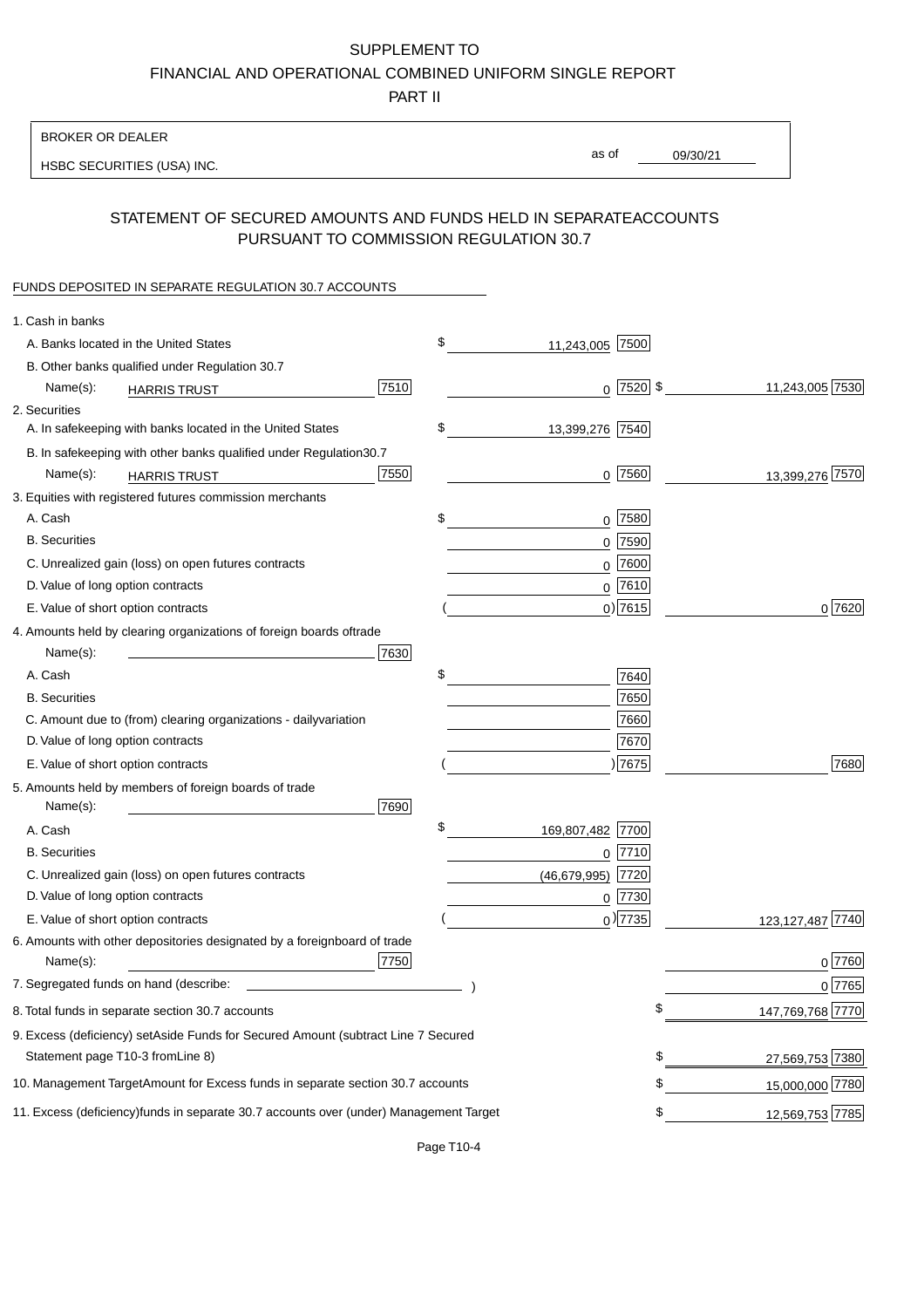PART II

HSBC SECURITIES (USA) INC. The state of the second second second second second second second second second second second second second second second second second second second second second second second second second sec BROKER OR DEALER

as of

#### STATEMENT OF CLEARED SWAPS CUSTOMER SEGREGATION REQUIREMENTS AND FUNDS IN CLEARED SWAPS CUSTOMER ACCOUNTS UNDER 4D(F) OF THE CEA

| <b>Cleared Swaps Customer Requirements</b>                                                                  |                           |
|-------------------------------------------------------------------------------------------------------------|---------------------------|
| 1. Net ledger balance                                                                                       |                           |
| A. Cash                                                                                                     | \$<br>1,822,991,186 8500  |
| B. Securities (at market)                                                                                   | 818, 185, 945 8510        |
| 2. Net unrealized profit (loss) in open cleared swaps                                                       | $(1,399,640,358)$ 8520    |
| 3. Cleared swaps options                                                                                    |                           |
| A. Market value of open cleared swaps option contracts purchased                                            | 0   8530                  |
| B. Market value of open cleared swaps option contracts granted (sold)                                       | $0)$ 8540                 |
| 4. Net equity (deficit) (add lines 1, 2, and 3)                                                             | \$<br>1,241,536,773 8550  |
| 5. Accounts liquidating to a deficit and accounts with                                                      |                           |
| 9,247,650 8560<br>debit balances - gross amount<br>\$                                                       |                           |
| 9,247,650) 8570<br>Less: amount offset by customer owned securities                                         | 0 8580                    |
| 6. Amount required to be segregated for cleared swaps customers (add lines 4 and 5)                         | \$<br>1,241,536,773 8590  |
| Funds in Cleared Swaps Customer Segregated Accounts                                                         |                           |
| 7. Deposited in cleared swaps customer segregated accounts at banks                                         |                           |
| A. Cash                                                                                                     | \$<br>8600<br>(2,787,471) |
| B. Securities representing investments of cleared swaps customers' funds (at market)                        | 0 8610                    |
| C. Securities held for particular cleared swaps customers in lieu of cash (at market)                       | 8,729,062 8620            |
| 8. Margins on deposit with derivatives clearing organizations in cleared swaps customer segregated accounts |                           |
| A. Cash                                                                                                     | 524,097,182 8630          |
| B. Securities representing investments of cleared swaps customers' funds (at market)                        | 8640<br>0                 |
| C. Securities<br>held for particular cleared swaps customers in lieu of cash (at market)                    | 809,456,883 8650          |
| 9. Net settlement from (to) derivatives clearing organizations                                              | $(8,324,396)$ 8660        |
| 10. Cleared swaps options                                                                                   |                           |
| A. Value of open cleared swaps long option contracts                                                        | $0^{8670}$                |
| B. Value of open cleared swaps short option contracts                                                       | $0$ ) 8680                |
| 11. Net equities with other FCMs                                                                            |                           |
| A. Net liquidating equity                                                                                   | $0^{8690}$                |
| B. Securities representing investments of cleared swaps customers' funds (at market)                        | $0^{8700}$                |
| C. Securities held for particular cleared swaps customers in lieu of cash (at market)                       | 0 8710                    |
| 12. Cleared swaps customer funds on hand (describe:                                                         | $0 \;  8715 $             |
| 13. Total amount in cleared swaps customer segregation (add lines 7 through 12)                             | \$<br>1,331,171,260 8720  |
| 14. Excess (deficiency) funds in cleared swaps customer segregation (subtract line 6 from line 13)          | 89,634,487 8730           |
| 15. Management Target Amount for Excess funds in cleared swaps segregated accounts                          | \$<br>79,000,000 8760     |
| 16. Excess<br>(deficiency) funds in cleared swaps customer segregated accounts over                         |                           |
| <b>Management Target Excess</b><br>(under)                                                                  | \$<br>10,634,487 8770     |